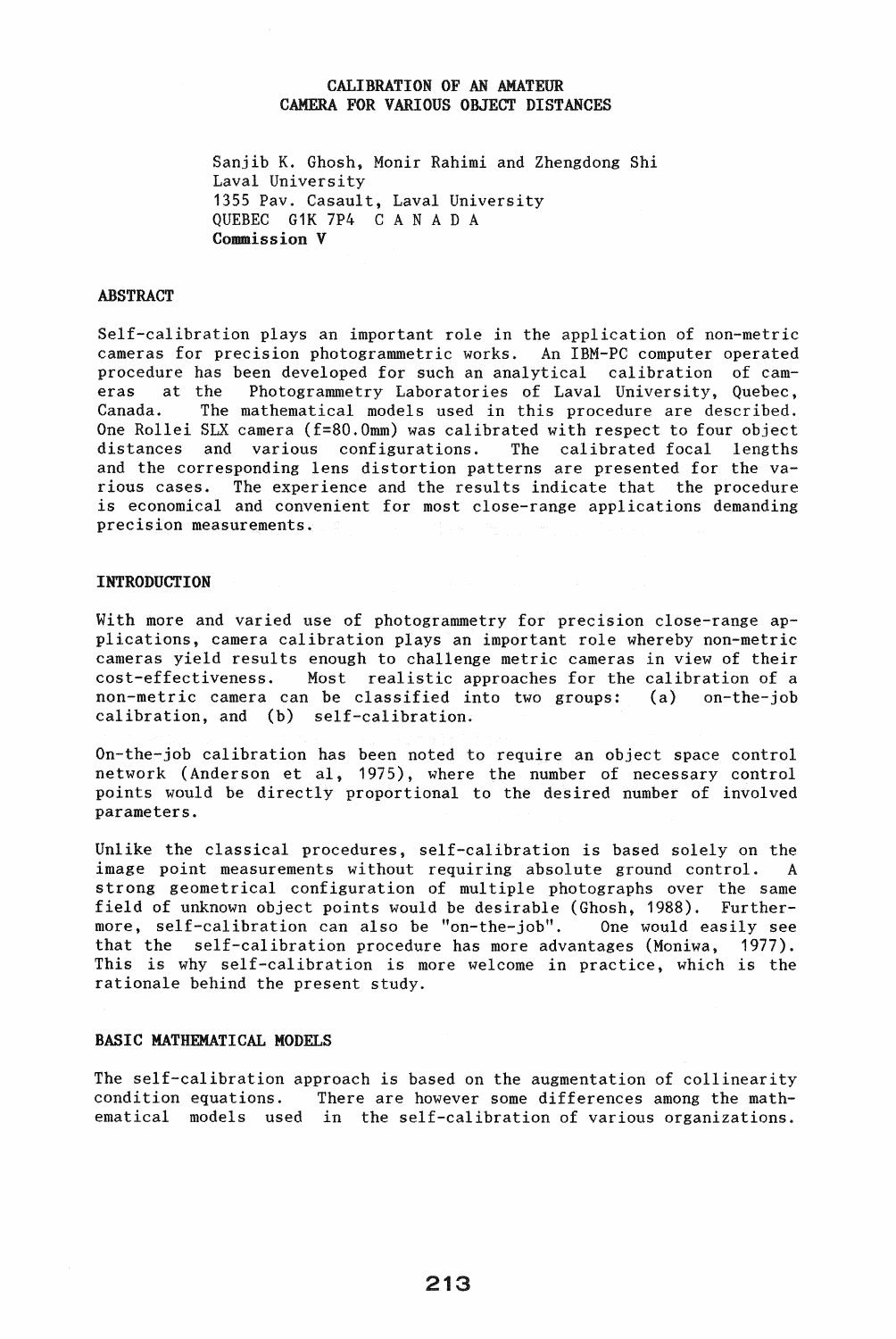These differences are mainly due to the different ways of modeling the lens distortions, the film deformation and the consideration of weighting the parameters in calibration (EI-Hakim, 1979; Adiguzel, 1985; Fryer, 1984).

The basic mathematical models used in this study are as follows:

$$
\overline{x}
$$
 + dV<sub>x</sub> = f  $\frac{M_{11}(X-X_0)+M_{12}(Y-Y_0)+M_{13}(Z-Z_0)}{M_{31}(X-X_0)+M_{32}(Y-Y_0)+M_{33}(Z-Z_0)}$ 

 $(1)$ 

$$
\overline{y}
$$
 + dV<sub>y</sub> = f ·  $\frac{M_{21} (X-X_0) + M_{22} (Y-Y_0) + M_{23} (Z-Z_0)}{M_{3} (X-X_0) + M_{32} (Y-Y_0) + M_{33} (Z-Z_0)}$ 

where,

dVx, dVy are the corrections for lens distortions,  $dV_{x} = \bar{x} \cdot (k_1 r^2 + k_2 r^4 + k_3 r^6) + [P_1 (r^2 + 2 \cdot \bar{x}^2) + 2 \cdot P_2 \bar{x} \cdot \bar{y}] (1 + P_3 r^2)$  $dV_y = \overline{y}$  (k<sub>1</sub>r<sup>2</sup> + k<sub>2</sub>r<sup>4</sup> + k<sub>3</sub>r<sup>6</sup>) + [P<sub>2</sub>(r<sup>2</sup> + 2 ·  $\overline{y}$ <sup>2</sup>) + 2 · P<sub>1</sub> $\overline{x}$  ·  $\overline{y}$ ](1+P<sub>3</sub>r<sup>2</sup>)  $\overline{x}$  = x - xo ;  $\overline{y}$  = y - yo x and yare photo-coordinates with fiducial reference; Xo, yo are the photo-coordinates of the principal point with fiducial reference; f is the calibrated focal length; k1, k2, k3 are the coefficients for radial lens distortion model (polynomial); P1, P2, P3 are the coefficients for decentering lens distortion model; M's are the elements of the orientation matrix; X, Y, Z are the ground coordinates of object points; and Xo, Yo, Zo are the ground coordinates of the camera perspective center.

After linearizing (1), and considering the other weighted function constraints for all the parameters, the mathematical model can be written as:

|                  |  |  | $V + A_1 \Delta_1 + A_2 \Delta_2 + A_3 \Delta_3 + W = 0$ |             |  | (2a) |
|------------------|--|--|----------------------------------------------------------|-------------|--|------|
| $V_1 + \Delta_1$ |  |  |                                                          | $+ W_1 = 0$ |  | (2b) |
| $V_2 + \Delta_2$ |  |  |                                                          | $+ W_2 = 0$ |  | (2c) |
| $V_3 + \Delta_3$ |  |  |                                                          | $+ W_3 = 0$ |  | (2d) |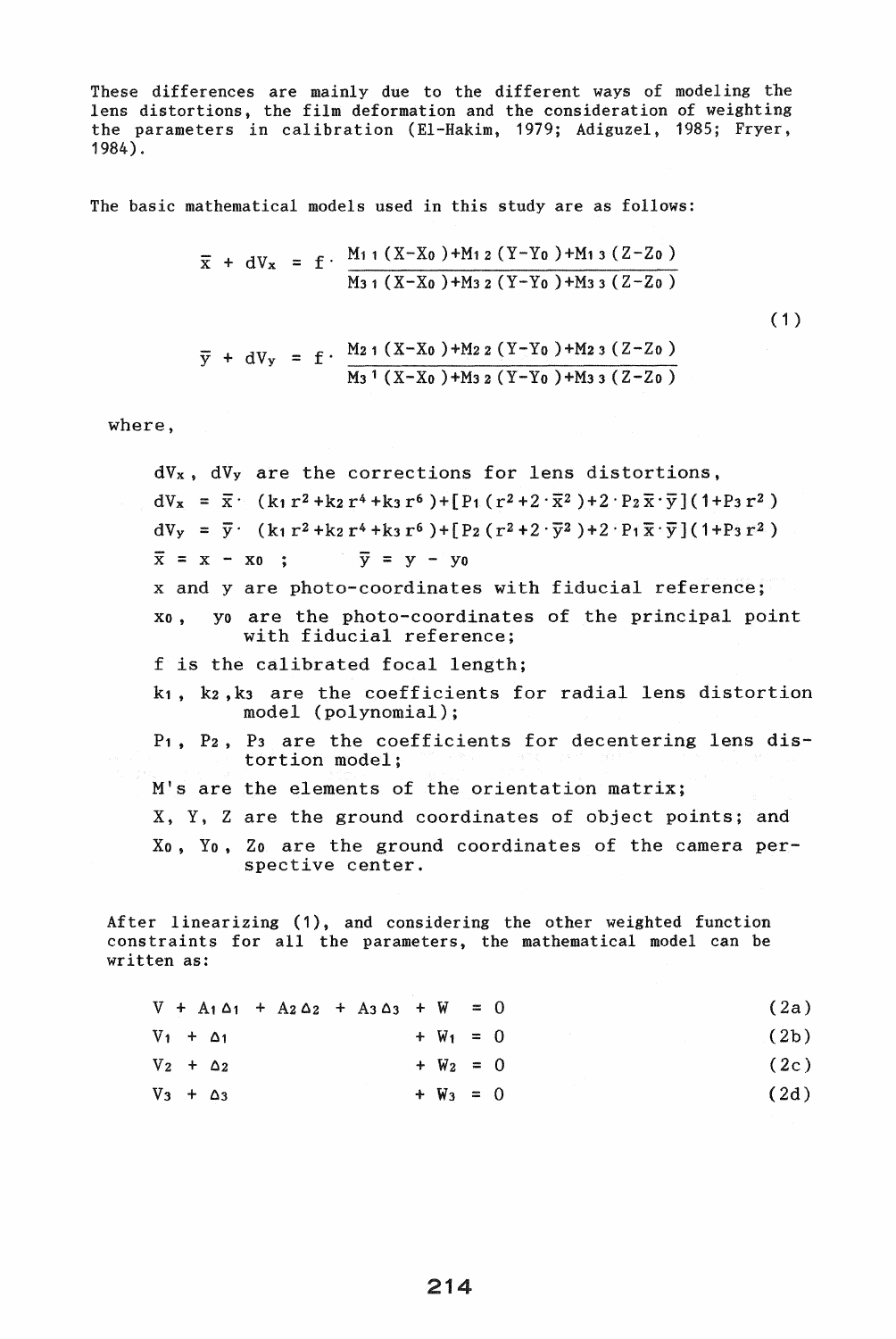where,

- V : residual vector of image coordinates,
- $\Delta$ 1: unknown external orientation parameters,
- $\Delta$ 2: unknown interior geometry parameters (x0, y0, f, k1, k2, k3, P1, P2, P3).
- 03: unknown object point coordinates,
- A<sub>1</sub>, A<sub>2</sub>, A<sub>3</sub> are the corresponding coefficient matrices,
- V1, V2, V3 are the residual vectors of the three types of pseudo observations  $\Delta_1$ ,  $\Delta_2$ ,  $\Delta_3$ , respectively, and
- W, W<sub>1</sub>, W<sub>2</sub>, W<sub>3</sub> are the misclosure vectors in the equations.

The final estimations of the unknown parameters are based on the principle:

 $VT PV + VT_1 P_1 V_1 + VT_2 P_2 V_2 + VT_3 P_3 V_3 - \longrightarrow min.$ 

where.

P is the weight matrix of image coordinates, and

P1, P2, P3 are the weight matrices of the pseudo observations.

With regard to the present study, two characteristics of Eqs. (2) may be pointed out:

(1) Lens distortion is formulated by the well known odd-power polynomials. Non-linear film deformations are not considered, because the film format is small (56 x 56 mm), the linear part being automatically contained in the photo coordinate transformation. Usually, the effects of film deformation on image coordinates are very small for such small format films (Hatzopoulous, 1985).

(2) All unknown parameters are treated as pseudo observations. This includes the interior orientation parameters and the additional parameters for lens distortion. Proper weights can be assigned in practice to these pseudo observations.

The above characteristics have the following special advantages:

(a) All image points, including those appearing only on two photos can be used.

(b) Proper input of weights, plus good geometric conditions, can reduce or even eliminate the correlations among various parameters.

(c) Interaction amongst "standards" is avoided (eg., geodetic standard of ground control; manufacturers' standards for photogrammetric equipment and camera, etc.).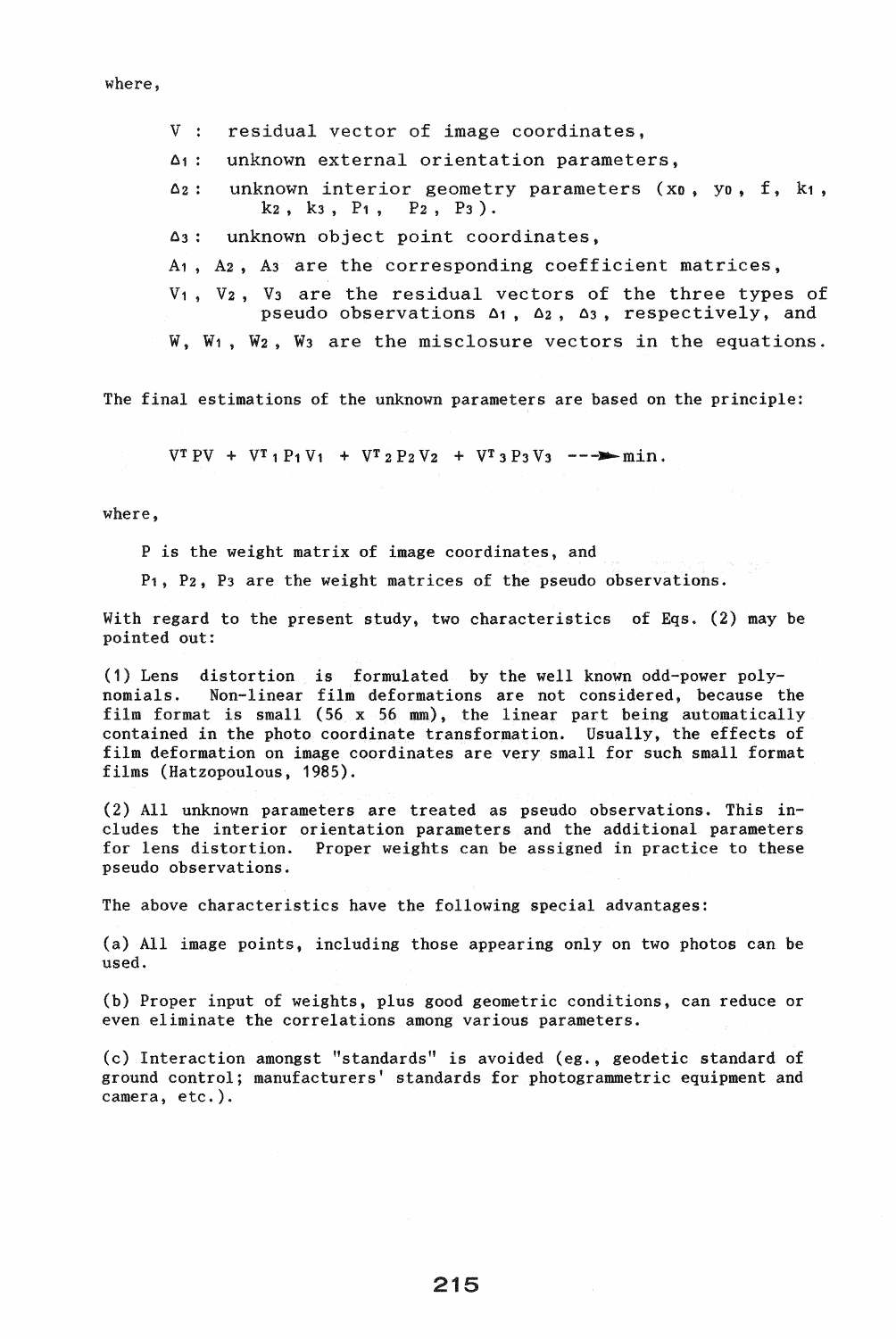### DATA ACQUISITION

One Rollei SLX camera (f=80 mm) was calibrated at four different object distances (0.25 m, 1.0 m, 2.5 m, 7.0 m) with a view to its use on objects at various distances. In the case of 0.25 m, an attachment had to be used for extending the lens tube in order to get a clear focus on the object (targets).

Three different test ranges had to be used for the calibration because of the differences in the corresponding ground coverages; one is for 0.25 m, one for 1.0 m and 2.5 m and the last one for 7.0 m. The designs of the three ranges are similar, except that the grid dimensions are different. Each range consists of more than 40 grid points. However, during the calibration, only 20 grid points were selected at random in each case. Four convergent photos were taken on the targets in each case. The geometry of the photography is depicted in Fig. 1.

Photo points were measured on both BC-1 Analytical Plotter and STK-1 Stereocomparator. The purpose of measuring the photos on the two instruments was to compare the results from different measuring tools. Software is available to store the image coordinates directly on disks to be used on the IBM-PC computer, with regard to both the instruments.

### CALIBRATION RESULTS AND ANALYSES

The calibration results presented here are based on the image coordinates measured with the STK-1 Stereocomparator in mono-mode.

The interior orientation parameters in each case are listed in Table 1, where one can see that in cases 2, 3 and 4, the  $x_0$   $y_0$  are near zero.

As mentioned before, in case 1, an attachment was used to obtain clear focus on the target. The  $x_0$  and  $y_0$  shifts in this case are conjectured to be due to the additional attachment, causing camera axis deviation.

According to the Gaussian optical law, the longer the object distance, the shorter should be the focal distance. The f values in Table 1 agree with this law, (see Fig. 2). The change seems to be systematic.

In case 4, the calibrated focal length has the best accuracy (0.28 mm), also suggesting that the camera has better focus at 7.0 m distance.

The lens distortion parameters of the camera are listed in Table 2, where from Table 2, one can see that the decentering lens distortions are negligible. With the film format 56 x 56 mm, the maximum tangential lens distortion components in x and y are less than 1  $\mu$ m.

The radial lens distortion curves of this camera for different object distances are shown in Fig. 3. Table 2 and Fig. 3 indicate that (a) The radial lens distortions are significant in cases 1 and 2; and (b) In Cases 3 and 4, the lens distortions become very small (negligible in case 4).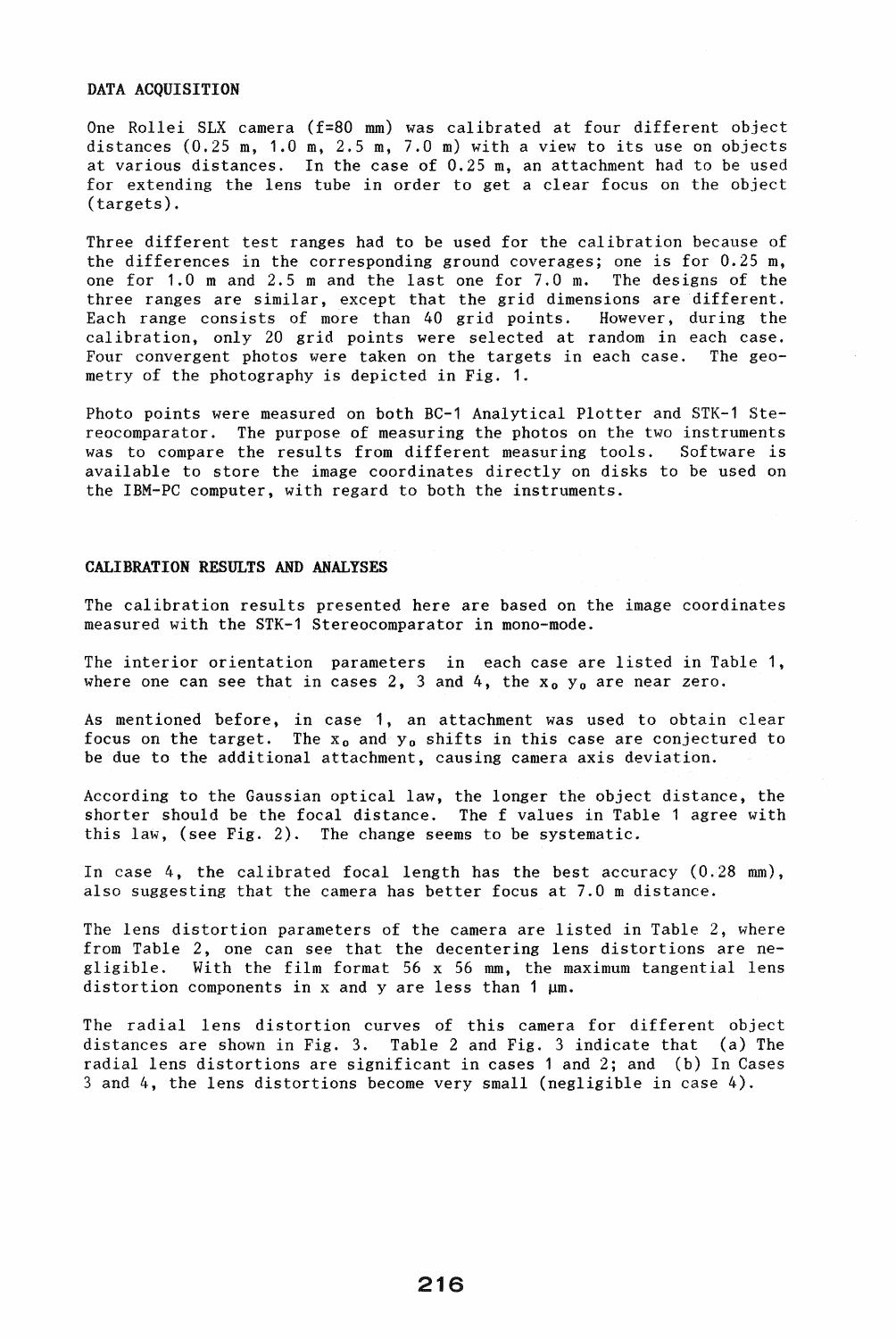In order to study the degree of importance of lens distortion on the calibration results, case 2 was studied as an example for the following instances:

- i Calibration without considering any of the six lens distortion parameters  $(k_1, k_2, k_3, P_1, P_2$  and  $P_3$ ).
- ii Calibration by considering the six lens distortion parameters.<br>iii Calibration by considering only k1, k2 and k3.
- ii Calibration by considering only k1, k2 and k3.<br>iv Calibration by considering only P1, P2 and P3.
- Calibration by considering only P1, P2 and P3.

The results are summarized in Table 3, from which one can draw the following conclusions:

(1) By comparing the results of instances i and ii, one can see that the accuracy is improved significantly by considering the lens distortion parameters into the calibration.

(2) By comparing the results of case i with those in case iv, or case ii with case iii, one can find that the decentering lens distortion has no effect on the calibration output accuracy.

Tests about the effect of the lens distortions on relative orientation of two photos taken by the camera were also performed. Each relative orientation was done in two cases, one without considering the lens distortions, the other by considering the lens distortions. The results of one such test are shown in Table 4, where one can see that the accuracy of the relative orientation is improved significantly by considering the radial lens distortion.

In order to study the accuracy improvement with regard to the number of photos used, the calibrations in the four cases were also carried out with 4,3 and 2 photos each. Some illustrative results are presented in Table 5 and Fig. 4. Table 5 indicates that with the reduction of photographs, not only the redundency of observations is decreased, but also the geometry is weakened, consequently, the calibration accuracy becomes poorer.

So far, the presented results are all from the calibrations based on the image coordinates measured at the STK-1 Stereocomparator. As mentioned earlier, the photo coordinates are also measured at the BC-1 Analytical Plotter. The calibration results from the STK-1 measurements are almost identical to these from the BC-1 observations. These are not, therefore, presented here.

# CONCLUSIONS AND RECOMMENDATIONS

(1) The camera has significant radial lens distortion. This distortion has strong effect when the camera is used on close-range objects. (2) Radial lens distortion effects seem to be reduced as the object distance is increased. (3) Decentering lens distortions are negligible for this camera (for all object distances). (4) Measurement data from the STK-1 Stereocomparator and from the BC-1 Analytical Plotter gave similar calibration results, indicating thereby that the STK-1 is good enough for this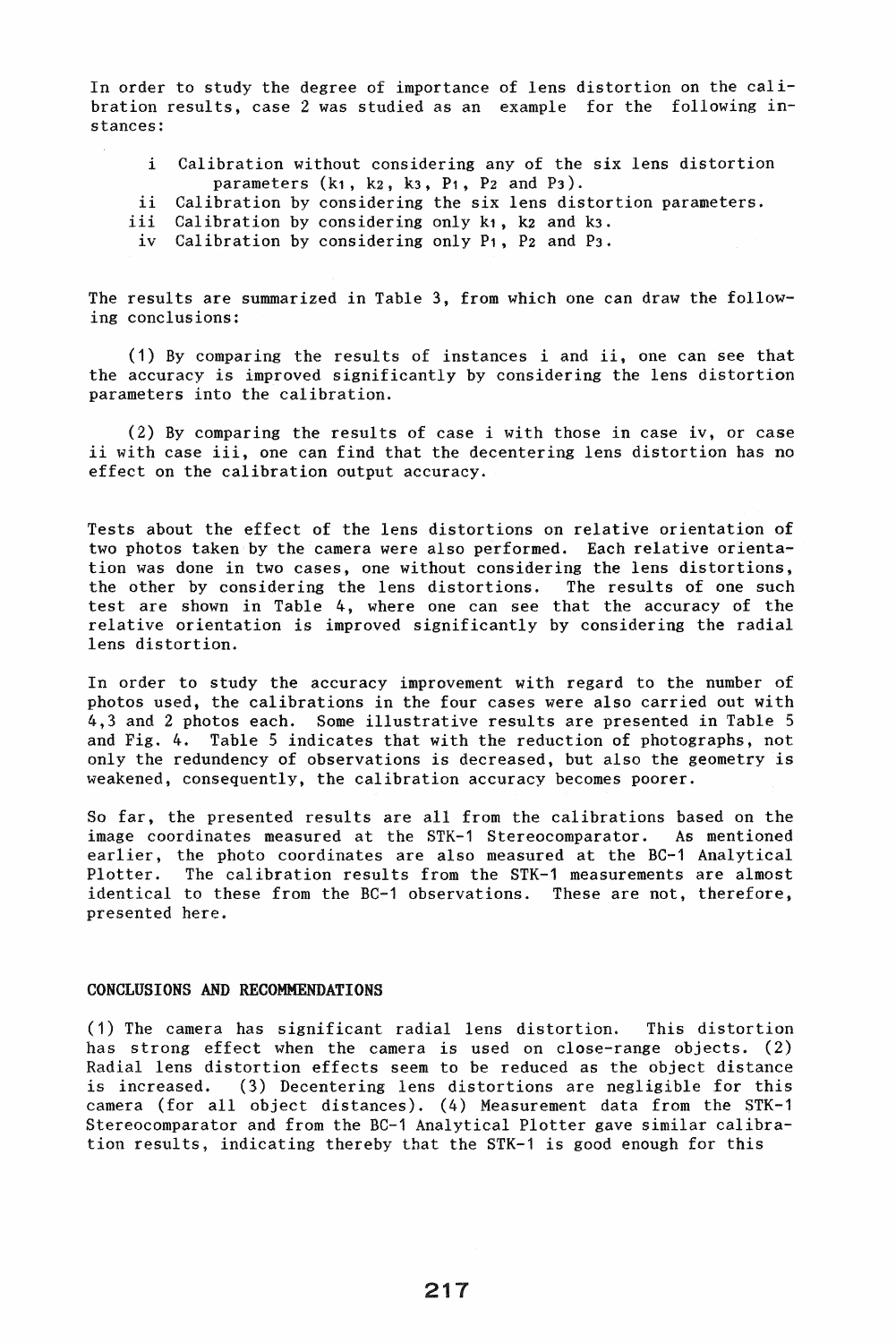type of camera calibration. (5) The calibrated focal lengths change significantly when the object distances change. The calibrated focal length values can be interpolated (Fig. 2) for specific applications with regard to the object distances. (6) The calibration results show that the  $ac$ curacy of the calibrated focal length is also a function of the object<br>distance. The calibration at 7.0 m object distance gave the best accuracy The calibration at  $7.0$  m object distance gave the best accuracy of the focal length. (7) During the calibration tests, it was found that the correlations among the parameters are negligible. According to our case study, with the intersection geometry as used (Fig. 1), i.e. a good convergent multi-photo configuration, such correlations are "broken". This establishes very stable and reliable geometric configuration. (8) The attachments of the camera should be used with caution. Otherwise, it may produce annoying effects. (9) To obtain a good estimation of lens distortions, object points should be widely distributed so as to cover the entire photo in each case.

#### REFERENCE

- ADIGUZEL, M. (1985) "Problems Related to Three Dimensional Mapping with Electron Micrographs". Ph.D. Thesis, Laval University, Quebec, Canada.
- ANDERSON, J.M., CLEMENT Lee (1975) "Analytical in-Flight Calibration". PERS Vol. 41, N° 11, pp. 1337-1348.
- EL-HAKIM, S.F. (1979) "Potentials and Limitations of Photogrammetry for Precision Surveying". Ph.D. dissertation, University of New Brunswick, N.B., Canada.
- FRYER, J.G. (1986) "Lens Distortion for Close-Range Photogrammetry". Proceedings of the ISPRS Commission V Symposium Real-Time Photogrammetry - A New Challenge. June 16-19, Ottawa, Canada, pp. 30-37.
- GHOSH, S.K. (1988) "Analytical Photogrammetry (2nd Ed)". Pergamon Press.

HATZOPOULOUS, J.N. (1985) "An Analytical System for Close-Range Photogrammetry". PERS Vol. 51,  $N^{\circ}$  10, pp. 1583-1588.

MONIWA, H. (1977) "Analytical Photogrammetric System with Self-Calibration and its Applications". Ph.D. dissertation. University of New Brunswick, N.B., Canada.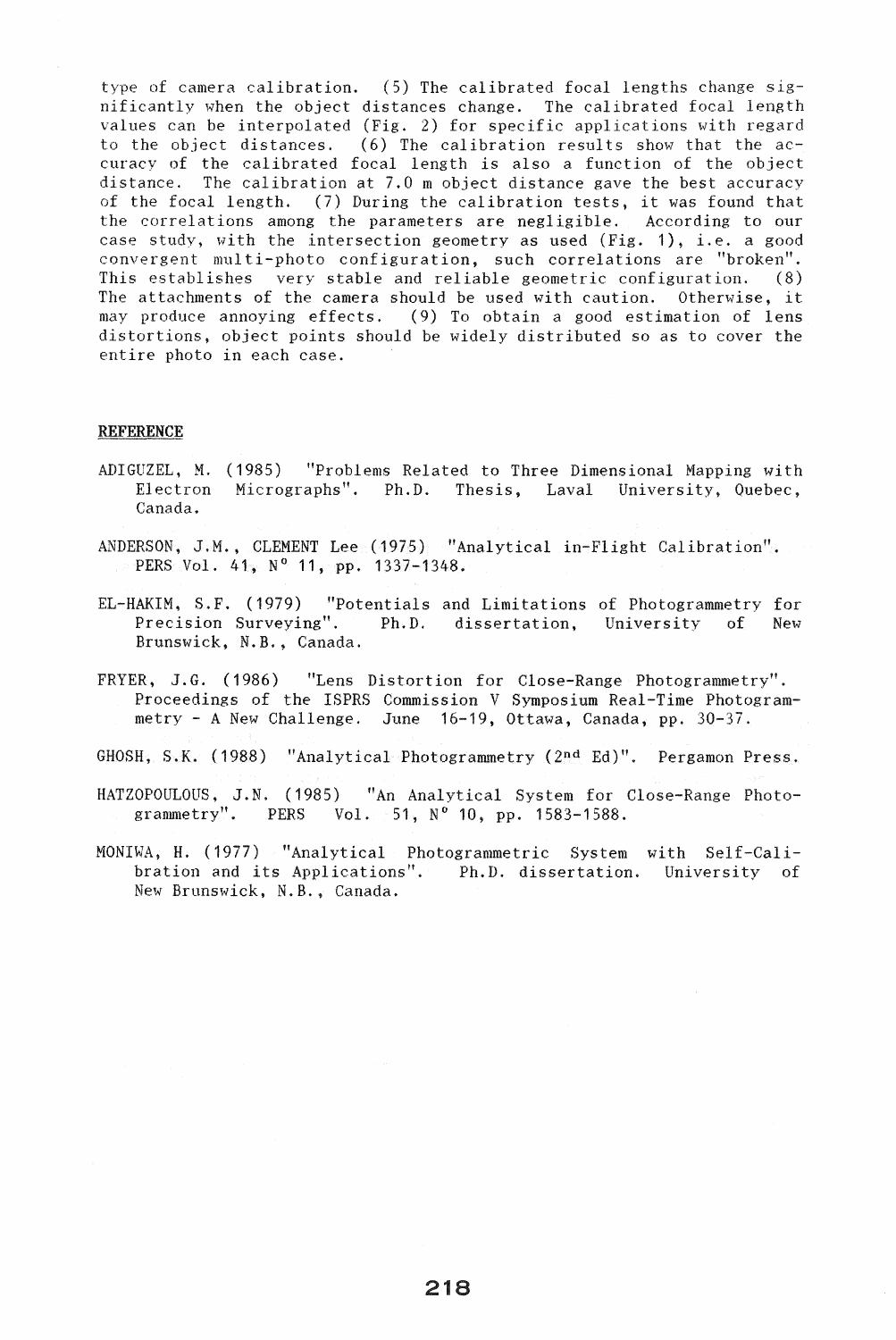



Fig. 2

FOCAL LENGTHS FOR VARIOUS OBJECT DISTANCES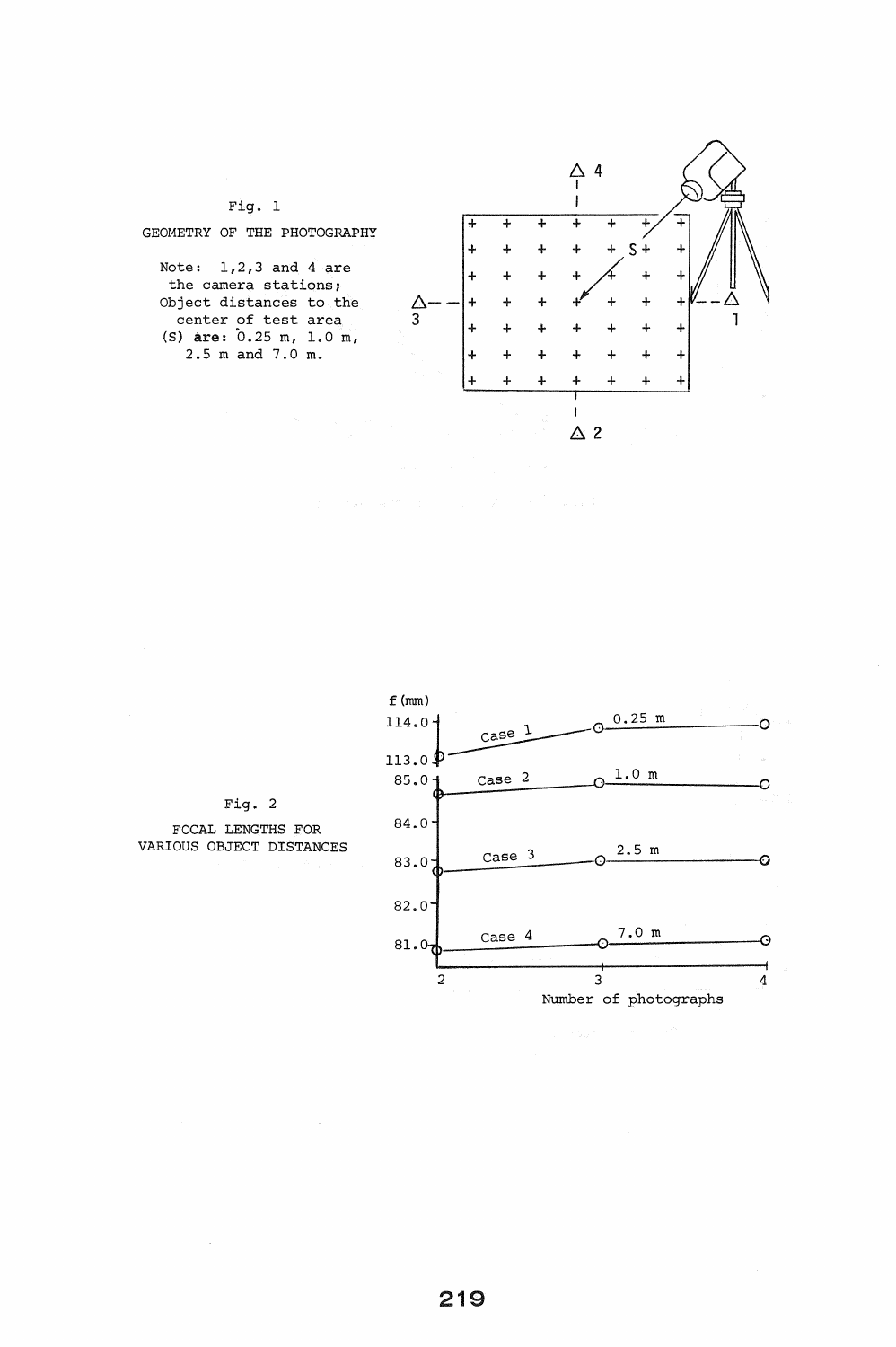



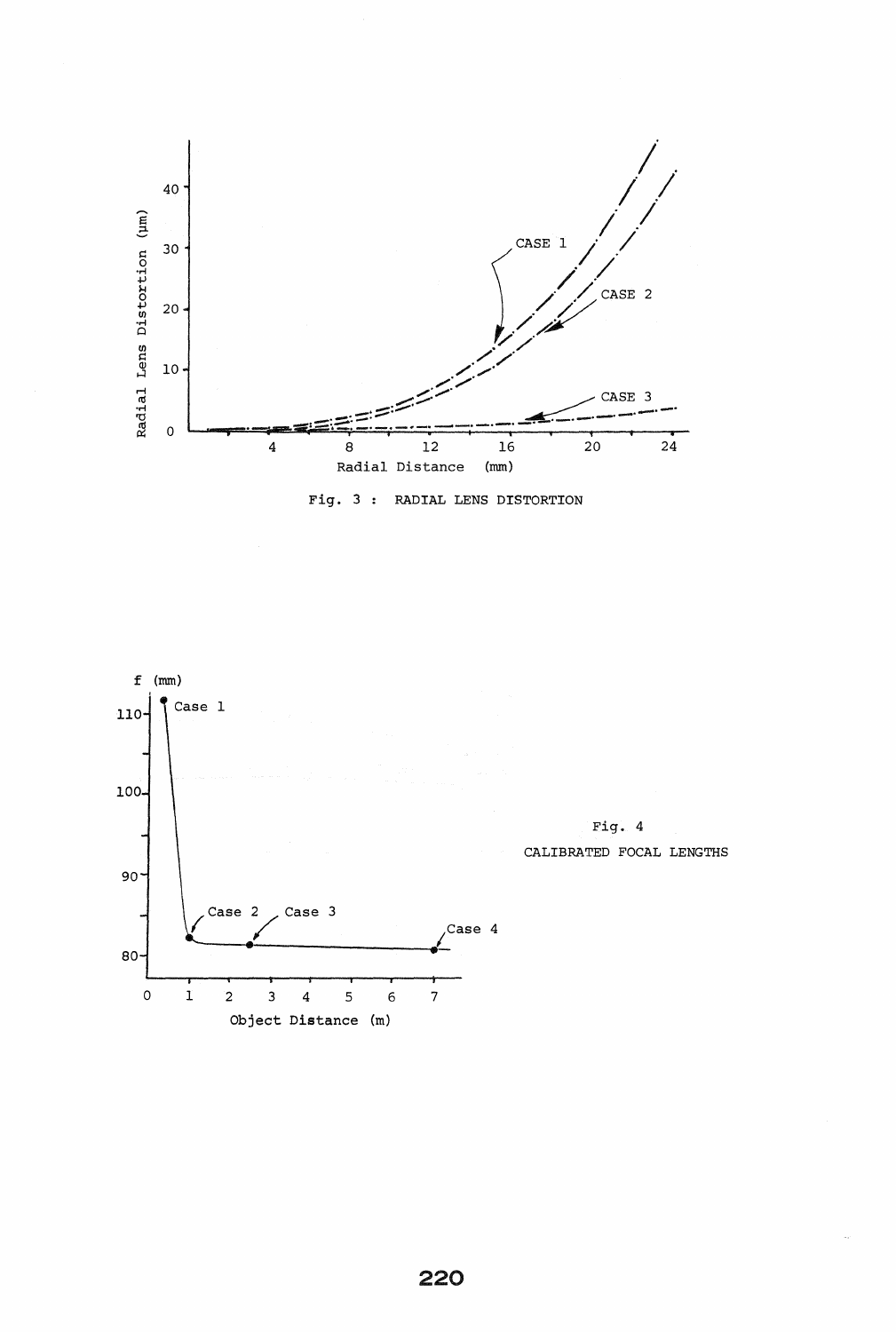| Case                     | X0                                 | $\sigma$ <sub>x</sub> $\sigma$ | V0.                                   | $\sigma$ <sub>v</sub> $\sigma$ | mm)                                            | σf                   |
|--------------------------|------------------------------------|--------------------------------|---------------------------------------|--------------------------------|------------------------------------------------|----------------------|
| no.                      | mm)                                | mm)                            | mm)                                   | $\text{mm}$ )                  |                                                | mm)                  |
| $\overline{2}$<br>3<br>4 | $-0.52$<br>0.04<br>0.03<br>$-0.02$ | 0.39<br>0.09<br>0.13<br>0.26   | 1.02<br>$-0.59$<br>$-0.46$<br>$-0.37$ | 0.39<br>0.62<br>0.56<br>0.65   | $113.99 \quad 0.76$<br>84.63<br>82.95<br>80.90 | 0.91<br>0.49<br>0.28 |

Table 1. 1.0. Parameters of the Camera

Note: Cases 1, 2, 3 and 4 correspond to 0.25 m, 1.0 m, 2.5 m and 7.0 m, object distances, respectively.

Table 2. Lens Distortion Parameters of the Camera

|   | k <sub>1</sub> k <sub>2</sub> k <sub>3</sub> P <sub>1</sub> P <sub>2</sub> P <sub>3</sub><br><u>ka ka kata ka katika ka kata ka kata ya kasa ka katika ka kasa ka katika katika ka katika k</u> |  |  |
|---|-------------------------------------------------------------------------------------------------------------------------------------------------------------------------------------------------|--|--|
|   | $1$ 3.907 0.006 0.000 0.000 0.000 0.000                                                                                                                                                         |  |  |
| 2 | $3.121$ 0.003 0.000 -0.128 -0.079 0.000                                                                                                                                                         |  |  |
|   | $0.278$ 0.000 0.000 -0.025 0.000 0.000                                                                                                                                                          |  |  |
| 4 | $0.109$ $0.000$ $0.000$ $-0.002$ $0.000$ $0.000$                                                                                                                                                |  |  |
|   |                                                                                                                                                                                                 |  |  |

Note: 1, 2, 3 and 4 are the cases for 0.25 m, 1.0 m, 2.5 m and 7.0 m, object distances, respectively.

|          | $\sigma^2$ | $\sigma_{\rm f}$                             | $\sigma_{\rm x}$                      | $\sigma_v$ | $\sigma$ x | OY.                  | $\sigma z$ |  |
|----------|------------|----------------------------------------------|---------------------------------------|------------|------------|----------------------|------------|--|
| Instance |            | (mm)                                         | $(\mu m)$                             | $(\mu m)$  |            | $(mm)$ $(mm)$ $(mm)$ |            |  |
| i        | 2.02       | $1.18$ $13.4$ $11.6$ $0.044$ $0.045$ $0.086$ |                                       |            |            |                      |            |  |
| ii       | $-1.54$    | 0.91                                         | $10.2$ $10.2$ $0.037$ $0.038$ $0.072$ |            |            |                      |            |  |
| iii      | 1.54       | 0.91                                         | $10.2$ $10.2$ $0.037$ $0.038$         |            |            |                      | 0.072      |  |
| iv       | 2.02       | 1.18                                         | $13.4$ 11.6 0.044 0.045               |            |            |                      | 0.086      |  |
|          |            |                                              |                                       |            |            |                      |            |  |

Table 3. Accuracy Outputs for the Camera

Note:  $\sigma^2$  : The estimated variance of unit weight.  $\sigma_f$ : Standard deviation of the calibrated focal length. *ax* and *ay:* Standard deviations of image coordinates. *aX,oY,az:* Standard deviations of adjusted object coordinates

221